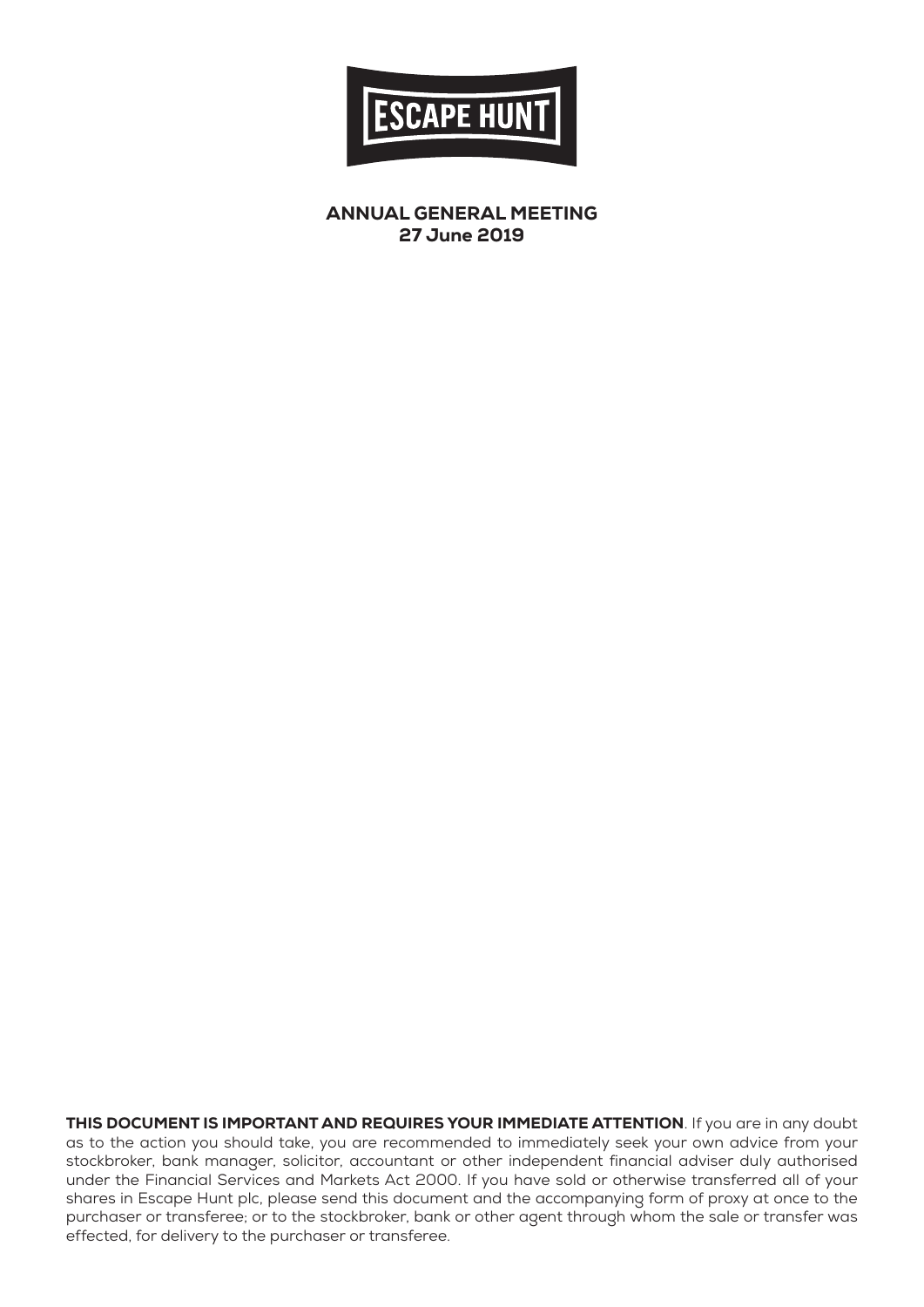#### Escape Hunt plc 3 Pear Place London SE1 8BT

4 June 2019

Dear Shareholder,

I am pleased to send you details of the forthcoming annual general meeting ("AGM") of Escape Hunt plc ("Company"), together with the annual report and accounts for the financial period ended 31 December 2018.

The AGM will be held on 27 June 2019 at the offices of Eversheds Sutherland, One Wood Street, London, EC2V 7WS at 10:00 a.m.

The following documents are enclosed with this letter:

- Notice of AGM
- Report and Accounts
- Form of Proxy (and prepaid envelope)

#### Action to be taken

You are requested to complete and return the Form of Proxy in accordance with the instructions printed on it so that it arrives no later than 10:00 a.m. on 25 June 2019. If you complete and return the Form of Proxy, you can still attend and vote at the AGM in person if you wish.

#### Recommendation

The Board considers the resolutions to be proposed at the AGM to be in the best interests of the Company and its shareholders as a whole. The Directors unanimously recommend that you vote in favour of the resolutions as they intend to do in respect of their own beneficial holdings. In making this recommendation, each Director abstains in relation to the resolution for his or her own reappointment.

Yours sincerely

Richard Rose Chairman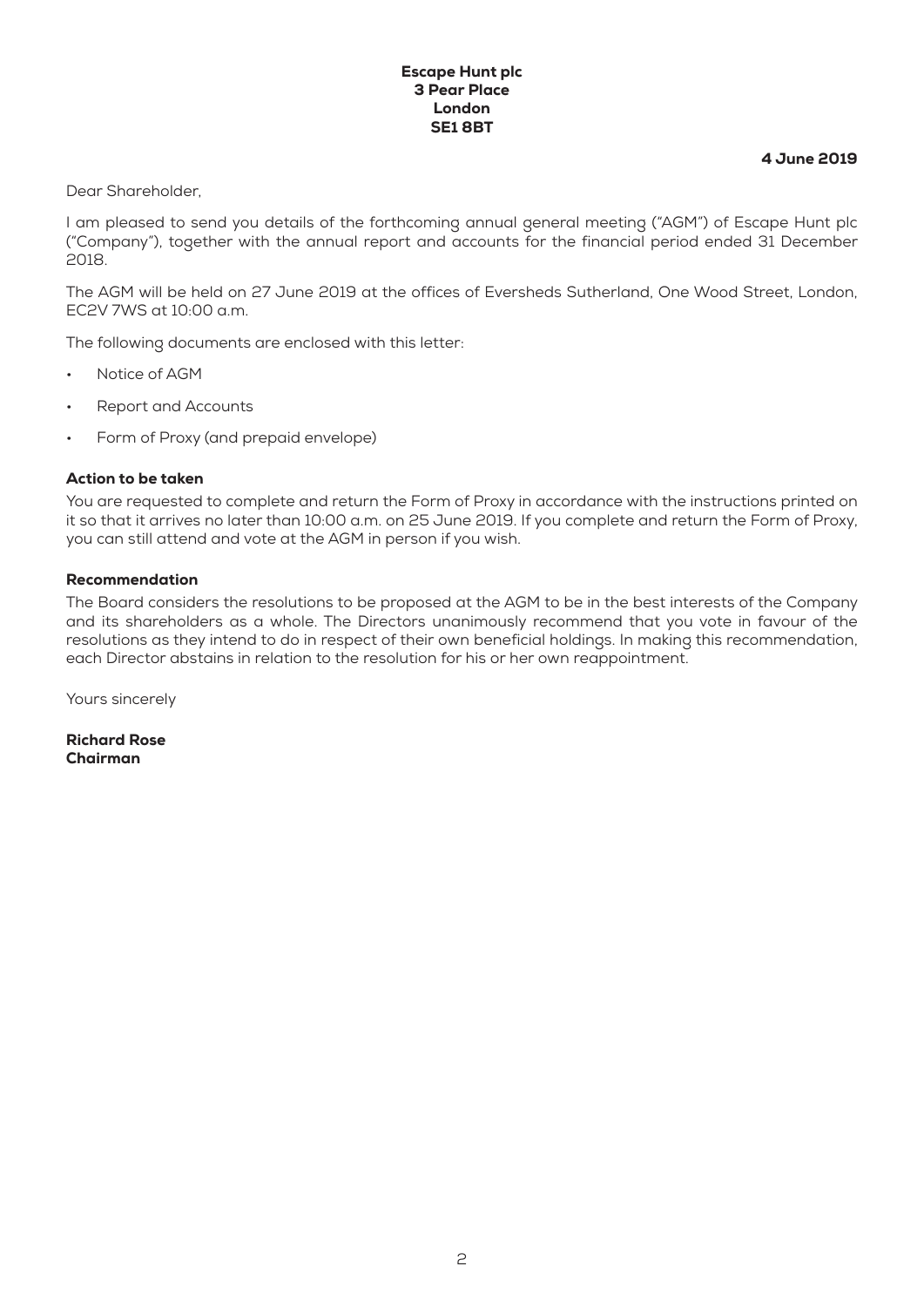## Resolutions to be proposed at the AGM

Set out below is an explanation of the resolutions set out in the Notice of AGM.

### Resolution 1 – to receive the annual report and accounts – ordinary resolution

The Chairman will present the Annual Report and Accounts for the financial period ended 31 December 2018 to the annual general meeting. A copy of the Annual Report and Accounts accompanies this notice to shareholders.

## Resolutions 2 and 3 – reappointment of auditors and auditors' remuneration – ordinary resolutions

Resolution 2 relates to the reappointment of KPMG LLP as auditors of the Company to hold office until the next annual general meeting of the Company.

Resolution 3 authorises the Directors to set the remuneration of the Company's auditors.

#### Resolutions 4 – 8 – reappointment of Directors – ordinary resolutions

In line with best practice, all of the Directors will retire and be proposed for re-election at the annual general meeting. Resolutions 4 – 8 seek your approval to re-elect these individuals as Directors of the Company.

#### Resolution 9 – authority to allot shares – ordinary resolution

The Companies Act 2006 provides that Directors shall only allot shares with the authority of shareholders in general meeting. The authority given to the Directors at the last annual general meeting to allot (or issue) shares pursuant to section 551 of the Companies Act 2006 expires on the date of this year's annual general meeting.

Resolution 9 will be proposed as an ordinary resolution for the renewal of the Directors' general authority to issue shares in the Company and to grant rights to subscribe for or to convert any security into shares in the Company up to an aggregate nominal amount of £112,191.00 representing approximately one third of the current issued share capital of the Company (excluding treasury shares). In addition, the resolution seeks authority for the Directors to allot shares by way of a pre-emptive rights issue up to an aggregate nominal amount of £112,191.00, representing a further third of the current issued share capital of the Company (excluding treasury shares). The Directors have no present intention of exercising either of these authorities.

## Resolutions 10 and 11 – disapplication of pre-emption rights – special resolutions

The Companies Act 2006 also provides that any allotment of new shares for cash must be made pro rata to individual shareholders' holdings, unless such provisions are disapplied under section 570 of the Companies Act 2006.

Resolution 10 will be proposed as a special resolution for the renewal of the Directors' authority to allot equity securities for cash, without first offering them to shareholders pro rata to their holdings. This authority facilitates issues made by way of rights to shareholders which are not strictly in accordance with section 561(1) of the Companies Act 2006, and authorises other allotments of shares up to a maximum aggregate nominal amount of £16,828.00, representing approximately 5 per cent. of the current issued ordinary share capital of the Company. The Directors have no present intention of exercising this authority.

Resolution 11 will be proposed as a special resolution. It will, in addition to any authority granted pursuant to resolution 10 above, give the Directors authority to allot equity securities free of pre-emption rights, up to a nominal value of £16,828.00, representing an additional 5 per cent. of the issued share capital, for transactions which the Board determines to be an acquisition or other specified capital investment.

The disapplication authority proposed by resolutions 10 and 11 is in line with institutional shareholder guidance, and in particular with the Pre-Emption Group's Statement of Principles (the "Pre-Emption Principles"). The Pre-Emption Principles were revised in 2015 to allow the authority for an issue of shares otherwise than in connection with a pre-emptive offer to be increased from 5 per cent. to 10 per cent. of the Company's issued ordinary share capital, provided that the Company confirms that it intends to use the additional 5 per cent. authority only in connection with an acquisition or specified capital investment. The Board therefore confirms, in accordance with the Pre-Emption Principles, that to the extent that the authority in paragraph (i) of resolution 11 is used for an issue of ordinary shares in addition to the amount referred to at paragraph (ii) of resolution 10, it intends that it will only be used in connection with an acquisition or specified capital investment which is announced contemporaneously with the issue, or which has taken place in the preceding six-month period and is disclosed in the announcement of the issue.

To reflect best practice, as set out in the Pre-Emption Group's monitoring report and template resolutions published in May 2016, resolutions 10 and 11 are proposed as two separate resolutions.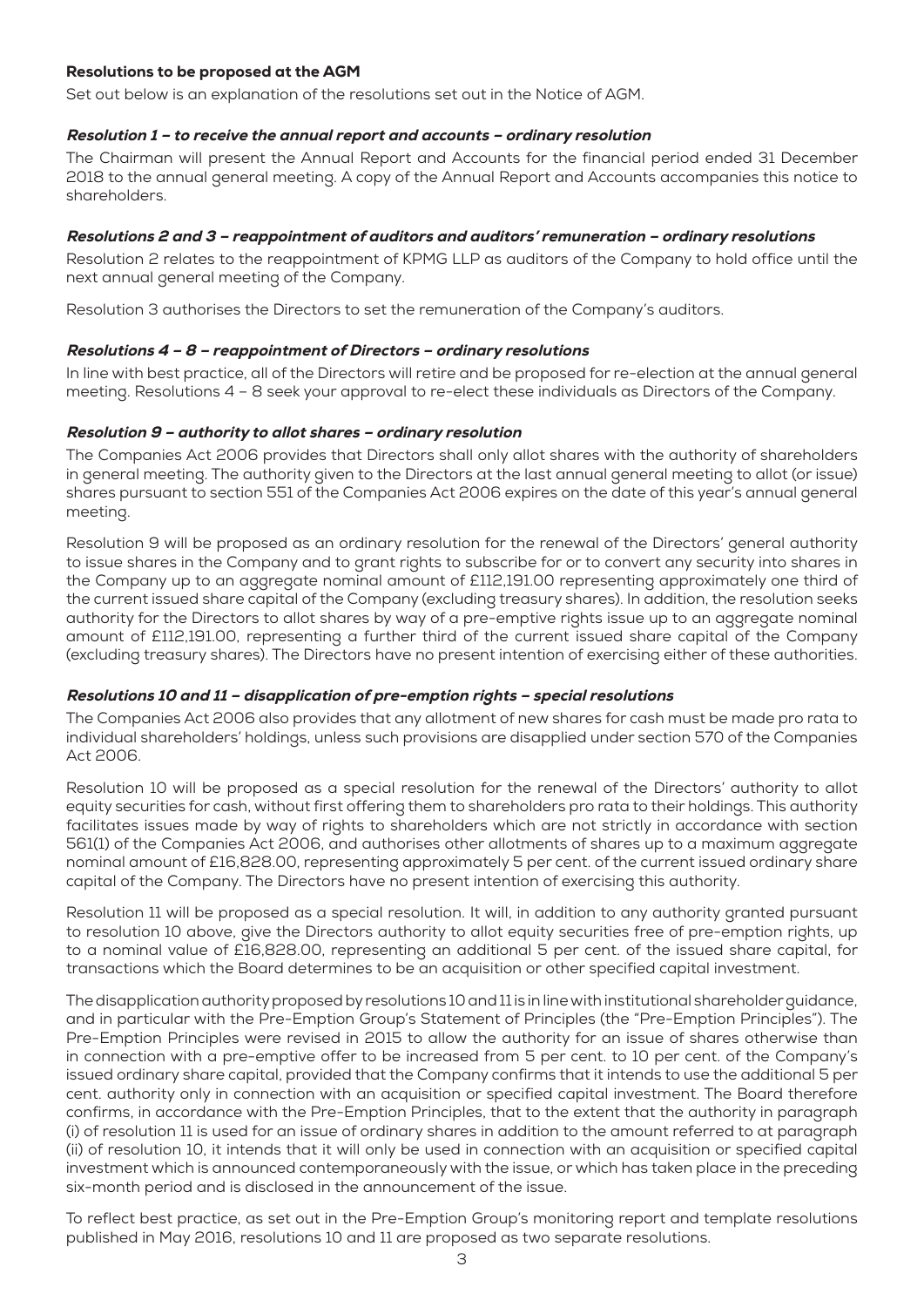The Board also confirms, in accordance with the Pre-emption Principles, that it does not intend to issue shares for cash representing more than 7.5 per cent. of the Company's issued ordinary share capital in any rolling three-year period other than to existing shareholders, save as permitted in connection with an acquisition or specified capital investment as described above, without prior consultation with shareholders.

The authorities granted under resolutions 9, 10 and 11 will expire at the next annual general meeting, or, if earlier, at the close of business on the date falling 15 months after the date of the annual general meeting.

## Resolution 12 – purchase of own shares – special resolution

Resolution 12 will be proposed as a special resolution for the renewal of the Company's authority to purchase its own shares in the market during the period until the next annual general meeting of the Company for up to 2,692,592 Ordinary Shares, representing approximately 10 per cent. of the issued ordinary share capital of the Company. The price payable shall not be more than 5 per cent. above the average of the middle market quotation for ordinary shares as derived from the AIM Appendix to the Daily Official List of the London Stock Exchange for the 5 business days before the purchase is made and in any event not more than the higher of the price of the last independent trade and the highest current independent purchase bid on the trading venue where the purchase was carried out and not less than 1.25p per share, being the nominal value of the shares.

It is the Directors' intention only to exercise the authority to purchase the Company's shares where it would increase the earnings per share of those Ordinary Shares that are not re-purchased. This power will only be used if the Directors consider that to do so would be in the best interests of shareholders generally. Save to the extent purchased pursuant to the regulations concerning treasury shares any Ordinary Shares purchased in this way will be cancelled and the number of shares in issue will be accordingly reduced. The Company may hold in treasury any of its own Ordinary Shares that it purchases pursuant to the relevant regulations and the authority conferred by this resolution. This would give the Company the ability to reissue treasury shares quickly and cost effectively and would provide the Company with greater flexibility in the management of its capital base.

As at 3 June 2019 (the last practicable date prior to the publication of this document) options to subscribe for a total of 137,931 Ordinary Shares were outstanding under the Company EMI Scheme representing 0.51 per cent of the issued share capital of the Company (excluding treasury shares) at that date and 0.57 per cent of the issued share capital of the Company (excluding treasury shares) if the authority sought by this resolution were to be exercised in full.

# Resolution 13 – political donations – ordinary resolution

Resolution 13 will be proposed as an ordinary resolution to authorise the making of political donations and political expenditure. Part 14 of the Companies Act 2006 requires companies to obtain the approval of shareholders before such political donations or expenditure can be made.

Although the Company does not make what were usually regarded as political donations, it may incur expenditure on such items as sponsorship or attendance at political discussions and business liaison events organised by political parties within the EU on a non-partisan basis in order to make them aware of industry trends and key arguments affecting our industry, as well as supporting the work of think tanks. Some of our activities may be caught by the extended definitions of the Act, and this resolution is being proposed on a precautionary basis to allow the Company to continue its current activities. The policy of not giving any cash contribution to political parties or independent election candidates will continue.

## Resolution 14 – holding general meetings on 14 days' notice – special resolution

The Companies Act 2006 provides that the notice period for general meetings for traded companies is 21 clear days unless shareholders approve a shorter notice period, which cannot be less than 14 clear days. The Company is not a traded company pursuant to the Companies Act 2006 however it has chosen to put resolution 14 to shareholders to comply with the UK Corporate Governance Code and best practice.

Resolution 14 will be proposed as a special resolution to authorise the calling of general meetings of the Company (other than an annual general meeting) on not less than 14 clear days' notice.

The authority granted by this resolution 14 (if passed) will be effective until the next annual general meeting of the Company. It is the Directors' intention not to call a general meeting on less than 14 working days' notice unless there is a need for urgency and the shorter notice period is not intended to be used as a matter of routine.

Yours faithfully

Richard Rose Chairman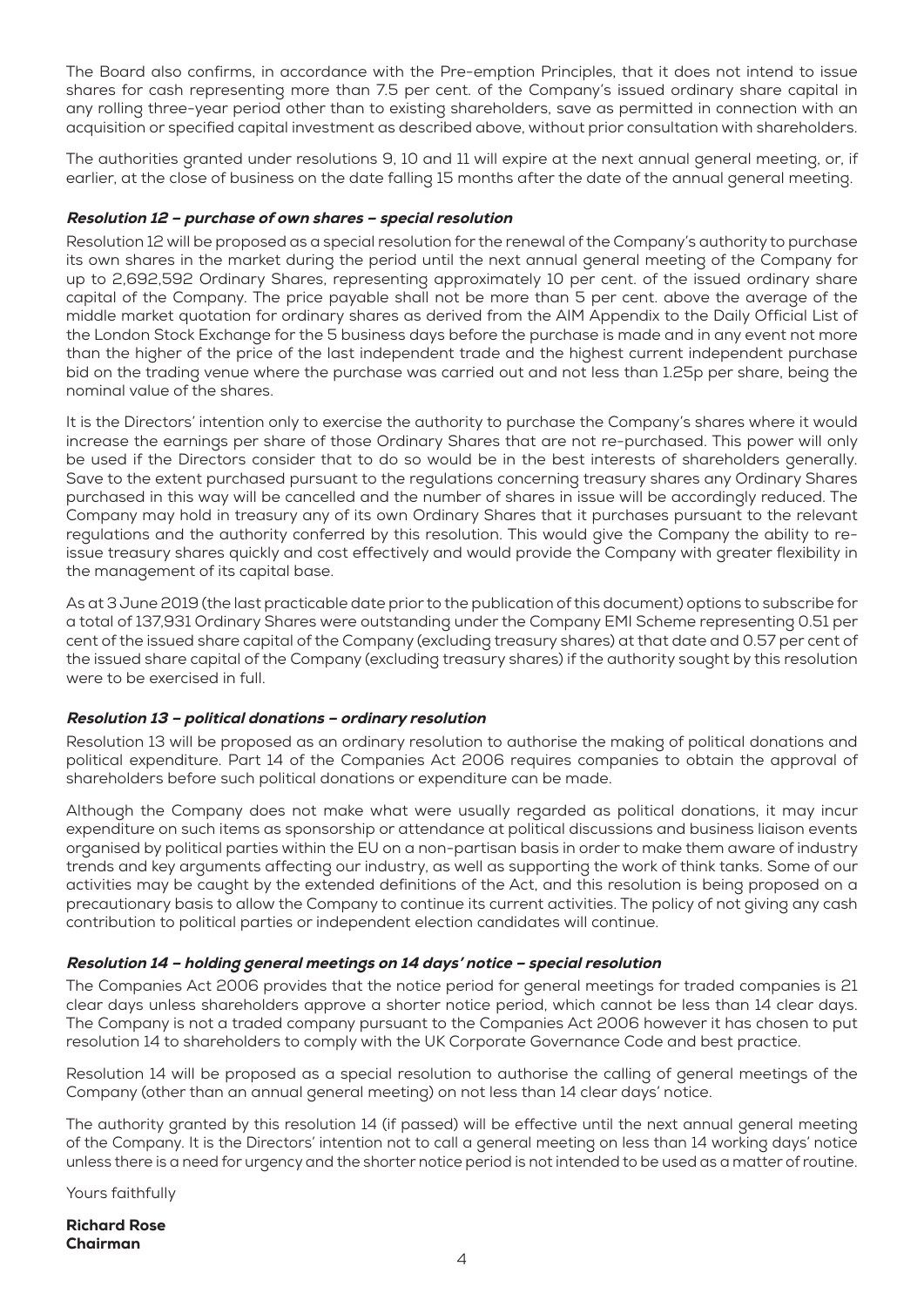## ESCAPE HUNT PLC

(Registered in England and Wales with number 10184316)

# ("Company")

# NOTICE OF ANNUAL GENERAL MEETING

NOTICE IS HEREBY GIVEN that the annual general meeting of the Company will be held at 10:00 a.m. on 27 June 2019 at Eversheds Sutherland, One Wood Street, London, EC2V 7WS for the following purposes:

## Ordinary Business

- 1. To receive and adopt the accounts for the year ended 31 December 2018, together with the Reports of the Directors and of the Auditors thereon.
- 2. To re-appoint KPMG LLP as auditors to the Company, to hold office until the end of the next general meeting at which accounts are laid before the Company.
- 3. To authorise the Directors to determine the remuneration of the auditors of the Company.
- 4. To re-elect Karen Bach as a Director.
- 5. To re-elect Richard Harpham as a Director.
- 6. To re-elect Adrian Jones as a Director.
- 7. To re-elect Alistair Rae as a Director.
- 8. To re-elect Richard Rose as a Director.

To transact any other ordinary business of the Company.

## Special Business

As special business, to consider and if thought fit pass the following resolutions which will be proposed as to resolutions 9 and 13 as ordinary resolutions and as to resolutions 10, 11, 12 and 14 as special resolutions:

9. (i) THAT, subject to and in accordance with Article 7 of the Articles of Association of the Company, the board be and it is hereby generally and unconditionally authorised pursuant to section 551 of the Companies Act 2006 (in substitution for any existing authority to allot shares) to allot shares in the Company and to grant rights to subscribe for or to convert any security into shares in the Company up to an aggregate nominal amount of £112,191.00 provided that such authority shall expire at the end of the next annual general meeting of the Company after the passing of this resolution (or, if earlier at the close of business on 27 September 2020), save that the Company may before such expiry make an offer or agreement which would or might require such shares to be allotted or rights to subscribe for or convert securities into shares to be granted after such expiry, and the board may allot shares and grant rights to subscribe or convert securities into shares in pursuance of such offer or agreement as if the authority conferred by this resolution had not expired,

and further,

- 9. (ii) THAT, the board be and it is hereby generally and unconditionally authorised to exercise all powers of the Company to allot equity securities (within the meaning of section 560 of the said Act) in connection with a rights issue in favour of ordinary shareholders where the equity securities respectively attributable to the interests of all ordinary shareholders are proportionate (as nearly as may be) to the respective numbers of ordinary shares held by them up to an aggregate nominal amount of £112,191.00 provided that this authority shall expire at the end of the next annual general meeting of the Company after the passing of this resolution (or, if earlier at the close of business on 27 September 2020), save that the Company may before such expiry make an offer or agreement which would or might require equity securities to be allotted after such expiry and the board may allot equity securities in pursuance of such an offer or agreement as if the authority conferred hereby had not expired.
- 10. THAT if resolution 9 as set out in the notice of this meeting is passed and in accordance with Article 7 of the Articles of Association of the Company, the board be authorised pursuant to section 570 of the Companies Act 2006 to allot equity securities (as defined in section 560 of said Act) for cash under the authority given by that resolution and/or to sell ordinary shares held by the Company as treasury shares for cash as if section 561(1) of the said Act did not apply to any such allotment or sale, such authority to be: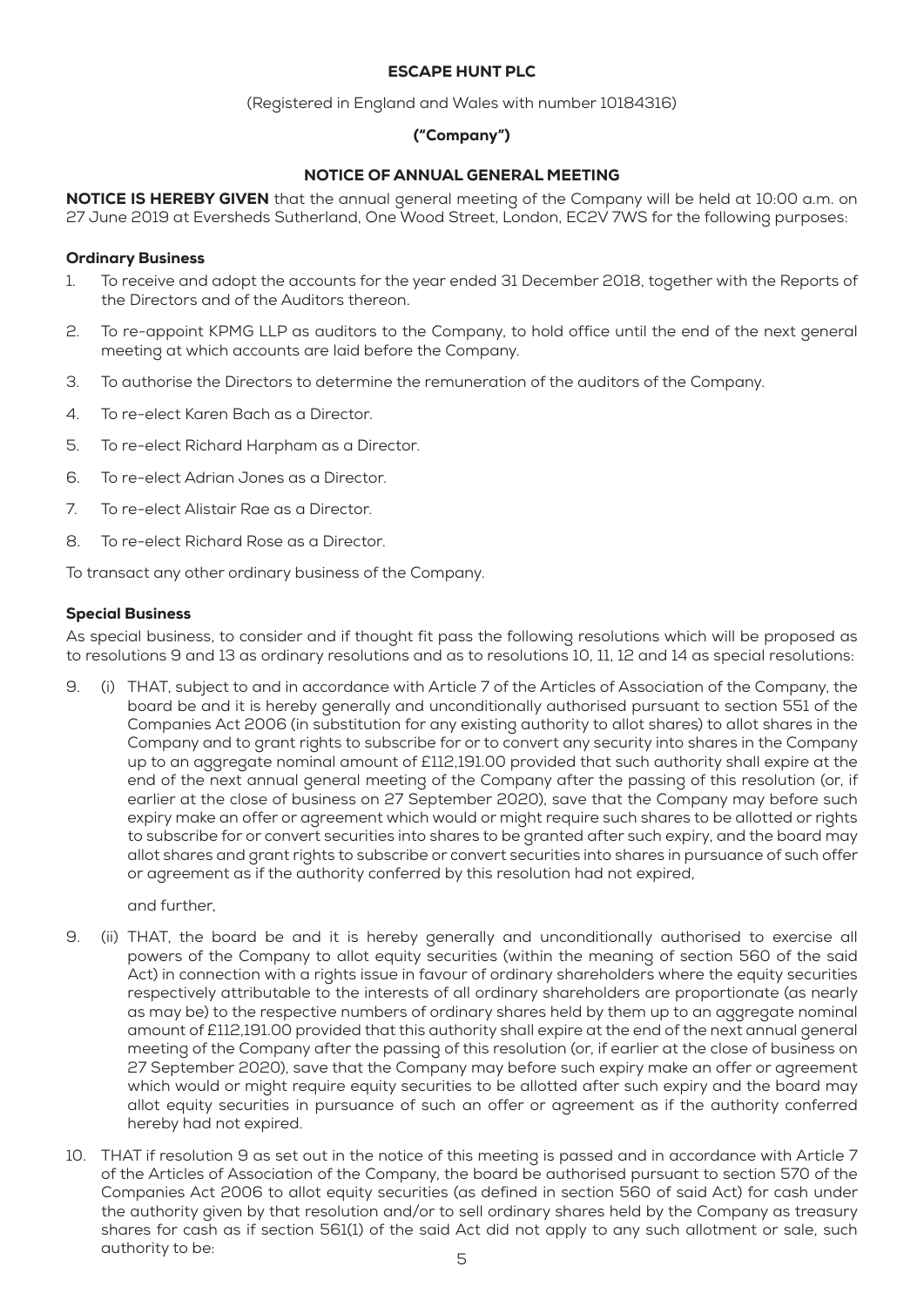- (i) in connection with or pursuant to an offer by way of rights, open offer or other pre-emptive offer to the holders of shares in the Company and other persons entitled to participate therein in proportion (as nearly as practicable) to their respective holdings, subject to such exclusions or other arrangements as the Directors may consider necessary or expedient to deal with fractional entitlements or legal or practical problems under the laws of any territory or the regulations or requirements of any regulatory authority or any stock exchange in any territory; and
- (i) otherwise than under paragraph (i) above, up to a nominal amount of £16,828.00,

such authority to expire at the end of the next annual general meeting of the Company (or, if earlier, at the close of business on 27 September 2020) but in each case, prior to its expiry the Company may make offers, and enter into agreements, which would, or might, require equity securities to be allotted (and treasury shares to be sold) under any such offer or agreement as if the authority had not expired.

- 11. THAT, if resolution 9 as set out in the notice of this meeting is passed and in accordance with Article 7 of the Articles of Association of the Company, the board be authorised pursuant to section 570 of the Companies Act 2006 in addition to any authority granted under resolution 10 as set out in the notice of this meeting to allot equity securities (as defined in section 560 of said Act) for cash under the authority given by that resolution and/or to sell ordinary shares held by the Company as treasury shares for cash as if section 561(1) of the said Act did not apply to any such allotment or sale, such authority to be:
	- (i) limited to the allotment of equity securities or sale of treasury shares up to a nominal amount of £16,828.00; and
	- (ii) used only for the purposes of financing (or refinancing, if the authority is to be used within six months after the original transaction) a transaction which the board of the Company determines to be an acquisition or another capital investment of a kind contemplated by the Statement of Principles on Disapplying Pre-Emption Rights most recently published by the Pre-Emption Group prior to the date of this notice,

such authority to expire at the end of the next annual general meeting of the Company (or, if earlier, at the close of business on 27 September 2020) but in each case, prior to its expiry the Company may make offers, and enter into agreements, which would, or might, require equity securities to be allotted (and treasury shares to be sold) under any such offer or agreement as if the authority had not expired.

- 12. THAT, the Company be generally and unconditionally authorised pursuant to section 701 of the Companies Act 2006, to make market purchases (as defined in section 693(4) of the Companies Act 2006) of up to 2,692,592 Ordinary Shares of 1.25p each in the capital of the Company (being approximately 10 per cent of the current issued ordinary share capital of the Company) on such terms and in such manner as the Directors of the Company may from time to time determine, provided that:
	- (i) the amount paid for each share (exclusive of expenses) shall not be more than the higher of (1) five per cent above the average of the middle market quotation for the five business days before the date on which the contract for the purchase is made, and (2) an amount equal to the higher of the price of the last independent trade and highest current independent bid as derived from the trading venue where the purchase was carried out or less than 1.25p per share; and
	- (ii) the authority herein contained shall expire at the end of the annual general meeting of the Company to be held in 2020 or on 27 September 2020, whichever is earlier, provided that the Company may, before such expiry, make a contract to purchase its own shares which would or might be executed wholly or partly after such expiry, and the Company may make a purchase of its own shares in pursuance of such contract as if the authority hereby conferred hereby had not expired.
- 13. THAT, the Company be authorised to make donations to political parties, to independent election candidates and to political organisations and to incur political expenditure (in each case as defined in Part 14 of the Companies Act 2006) not exceeding £20,000 in total during the period of one year beginning with the date of the 2019 annual general meeting.
- 14. THAT, a general meeting of the Company, other than an annual general meeting, may be called on not less than 14 clear days' notice

Dated: 4 June 2019 Registered Office: 3 Pear Place, London SE1 8BT By Order of the Board Alistair Rae Company Secretary